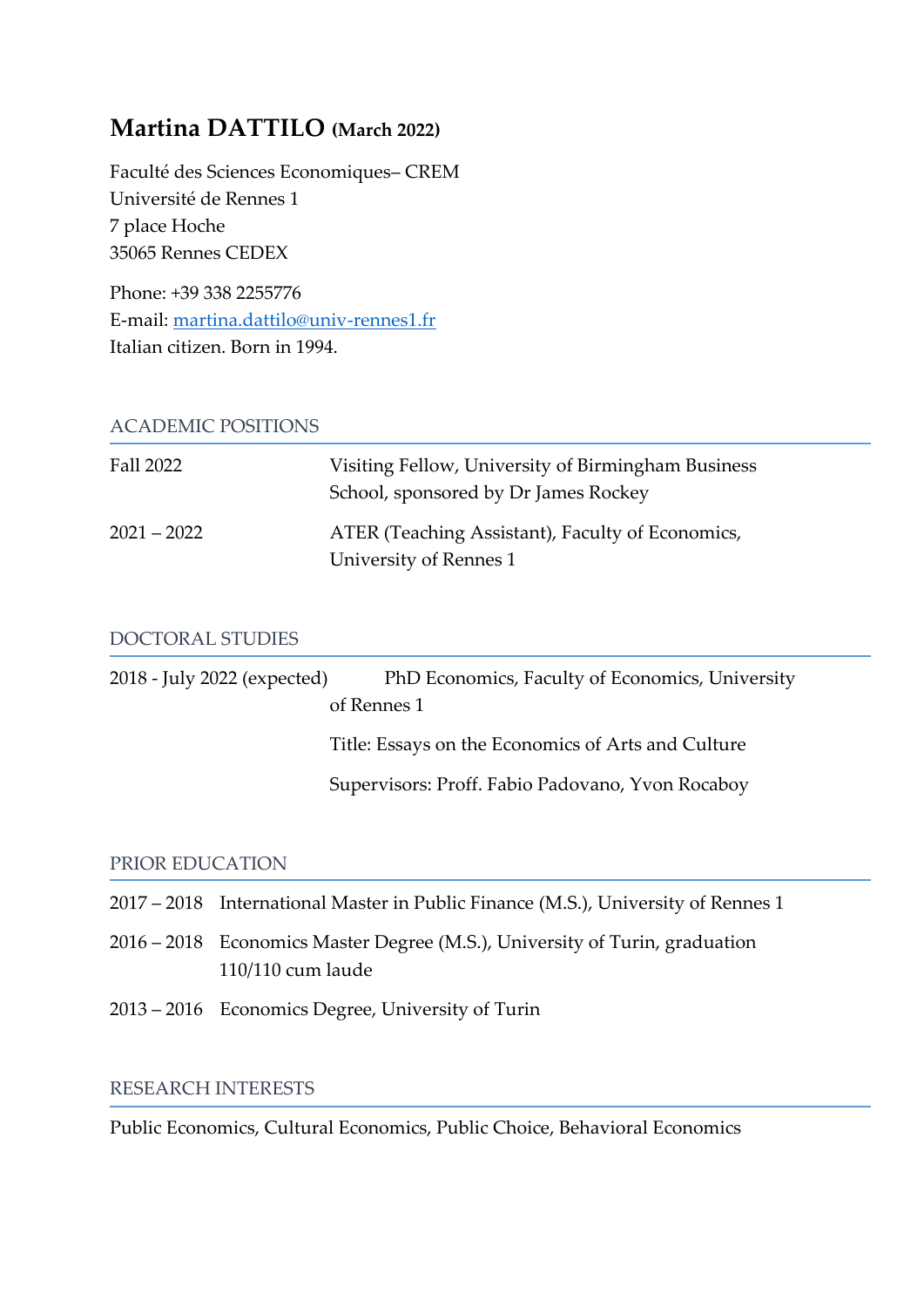### PUBLICATIONS

Dattilo, M., Padovano, F. & Rocaboy, Y (2022). "More is worse: the evolution of quality of the UNESCO World Heritage List and its determinants", *Journal of Cultural Economics* https://doi.org/10.1007/s10824-021-09439-y

### WORKING PAPERS

Martina Dattilo & Fabio Padovano & Yvon Rocaboy, 2020. "Is beauty defined by victors? An analysis of colonial sites of the UNESCO WHL," Economics Working Paper, Condorcet Center for Political Economy, CREM-CNRS 2020- 04-ccr.

Etienne Dagorn & Martina Dattilo & Matthieu Pourieux, 2022. "Preferences matter! Political Responses to the COVID-19 and Population's Preferences", ," [Economics Working Paper Archive](https://ideas.repec.org/s/tut/cremwp.html) 2022-01, Center for Research in Economics and Management (CREM).

#### WORK IN PROGRESS

"Evaluating the impact of the inclusion in the UNESCO World Heritage List" 2022

"A note on the UNESCO Criteria of Outstanding Universal Value: a comparison with the Baedeker's guidebooks" (with Fabio Padovano) 2021

"Tell me with whom you walk: a network voting model of UNESCO World Heritage Centre" 2020

"Historical determinants of government fragmentation: a cross country analysis" (with Fabio Padovano, Ilaria Petrarca, Yvon Rocaboy) 2019

#### **CONFERENCES**

| 2022 | European Public Choice Society Annual Conference - Braga<br>Journées de Microéconomie Appliquée (June) – paper accepted<br>European Workshop on Applied Cultural Economics (September) –<br>paper accepted |
|------|------------------------------------------------------------------------------------------------------------------------------------------------------------------------------------------------------------|
| 2021 | European Public Choice Society Annual Conference – online<br>ACEI (International Association of Cultural Economics - online                                                                                |
| 2020 | American Public Choice Society Annual Conference (paper accepted –<br>conference cancelled);<br>SIEP (Società Italiana di Ecnonomia Pubblica) - online                                                     |
| 2019 | SIEP (Società Italiana di Economia Pubblica) – Torino;<br>PEARL workshop (organizing committee and discussant) – Rennes                                                                                    |